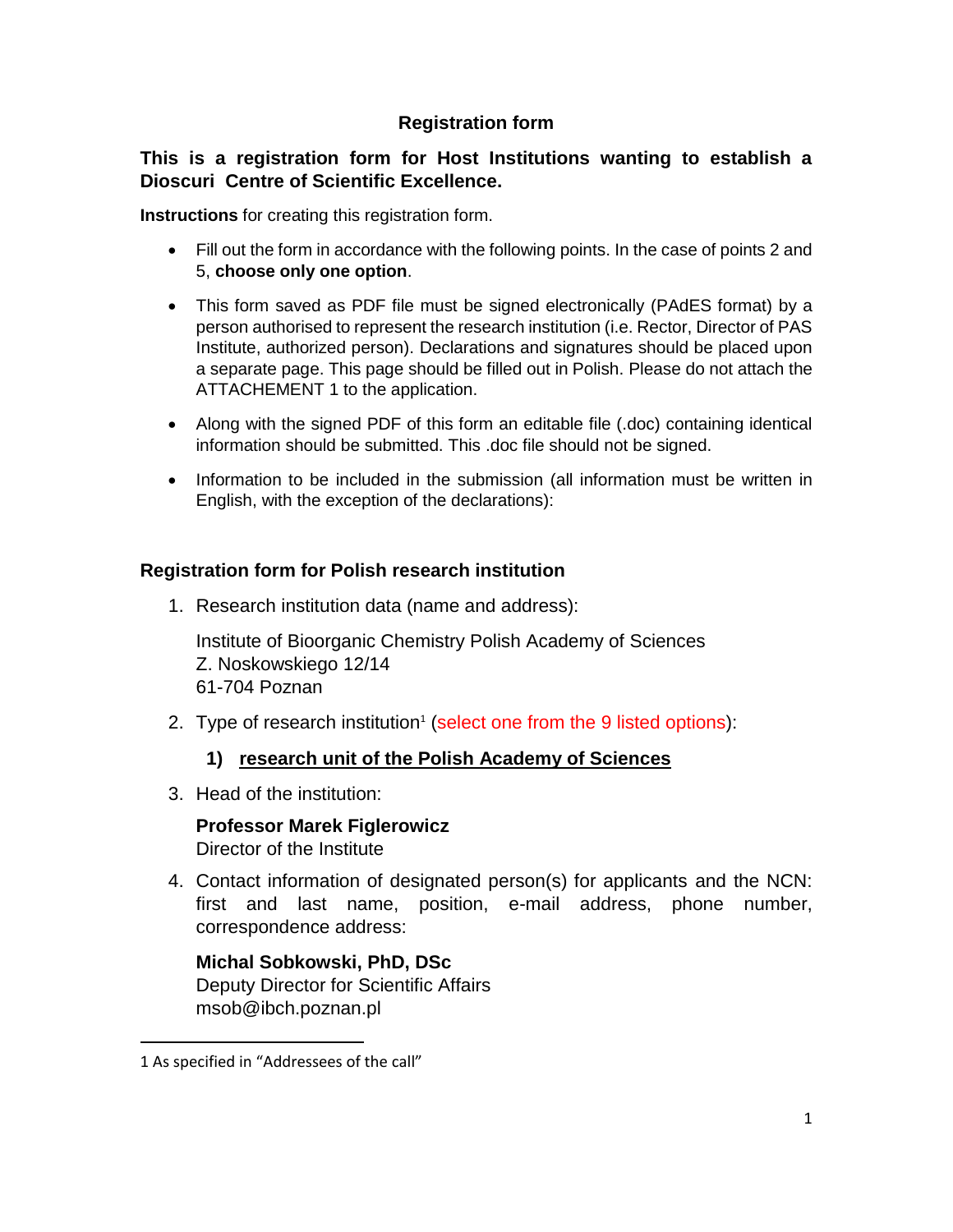(+48) 61 852 85 03 – ext. 182 Institute of Bioorganic Chemistry Polish Academy of Sciences Z. Noskowskiego 12/14 61-704 Poznan

5. Research discipline in which the strong international position of the institution ensures establishing a Dioscuri Centre (select one from the 25 listed disciplines):

The application of systems theory in biological studies (systems biology) associated with the rapid development of modern omics methods (genomics, proteomics, metabolomics etc.) have recently enabled scientists to perceive living organisms in an unprecedented, deep and holistic manner. Unfortunately, exceptional complexity and highly-specialized character of the aforementioned research methods and vast amount knowledge make it very difficult to transfer this development to the practical spheres of life, such as healthcare and medicine. In order to narrow the still growing gap between basic science and healthcare, by transferring the achievements of systems biology into medicine and clinical practice (precise, personalized medicine), as well as to develop an innovative ecosystem for medicine-dedicated artificial intelligence-based technologies that will allow for building a strategic growth path towards economic development in the Central Eastern part of Europe, we propose to create a world-class research center dedicated **to systems biomedicine**. We are planning to establish a modern and dynamic center of a truly **interdisciplinary character**, our goal is to orchestrate three scientific disciplines within a single project. The Institute of Bioorganic Chemistry is already a renowned research entity with strong potential for biology, chemistry and bioinformatics (research within these disciplines is conducted in a part of IBCH PAS further referred to as the 'Institute'). Furthermore, the informatics/IT branch of IBCH PAS is strengthened with the computational capacity of its affiliated institution - Poznan Supercomputing and Networking Centre (PSNC). Consequently, the Institute's current status and international position is fully predisposing to set up a highly productive interdisciplinary Dioscuri Centre of Systems Biomedicine.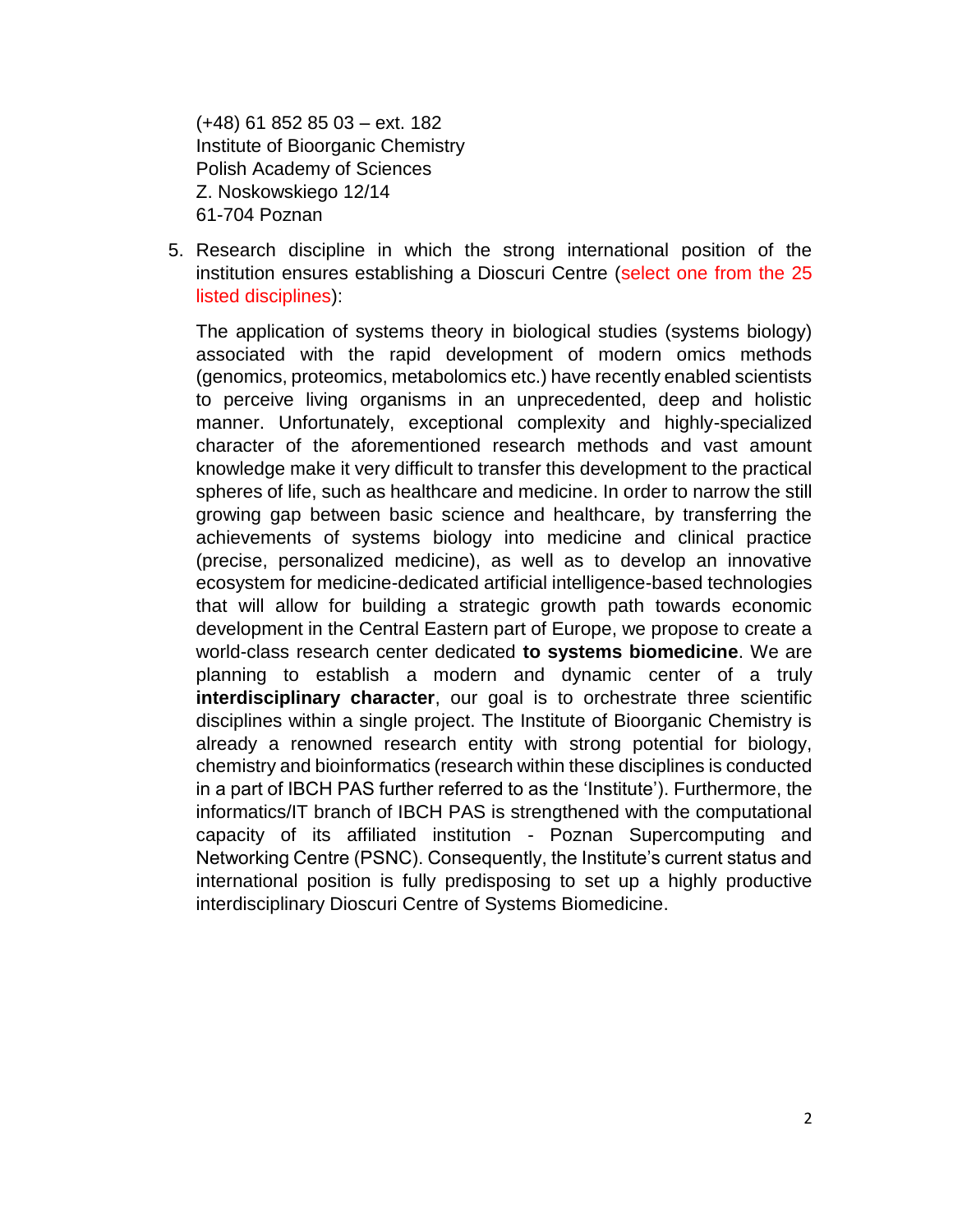Natural Sciences and Technology

- □ Mathematics
- $\Box$  Fundamental constituents of matter
- $\Box$  Condensed matter physics

#### **Chemistry**

- □ Materials
- **EXI** Computer science and informatics
- $\Box$  Systems and communication engineering
- ☐ Production and processes engineering
- $\Box$  Astronomy and space research
- □ Earth sciences

Life Sciences

#### **Molecular biology, structural biology, biotechnology**

#### **Genetics, genomics**

- $\Box$  Cellular and developmental biology
- $\Box$  Biology of tissues, organs and organisms
- $\Box$  Human and animal non-infectious diseases
- $\Box$  Human and animal immunology and infection
- $\Box$  Diagnostic tools, therapies and public health
- $\Box$  Evolutionary and environmental biology
- ☐ Applied life sciences and biotechnology

#### Arts, Humanities and Social Sciences

- $\Box$  Fundamental questions of human existence and the nature of reality
- □ Culture
- $\Box$  The study of the human past
- $\Box$  Individuals, institutions, markets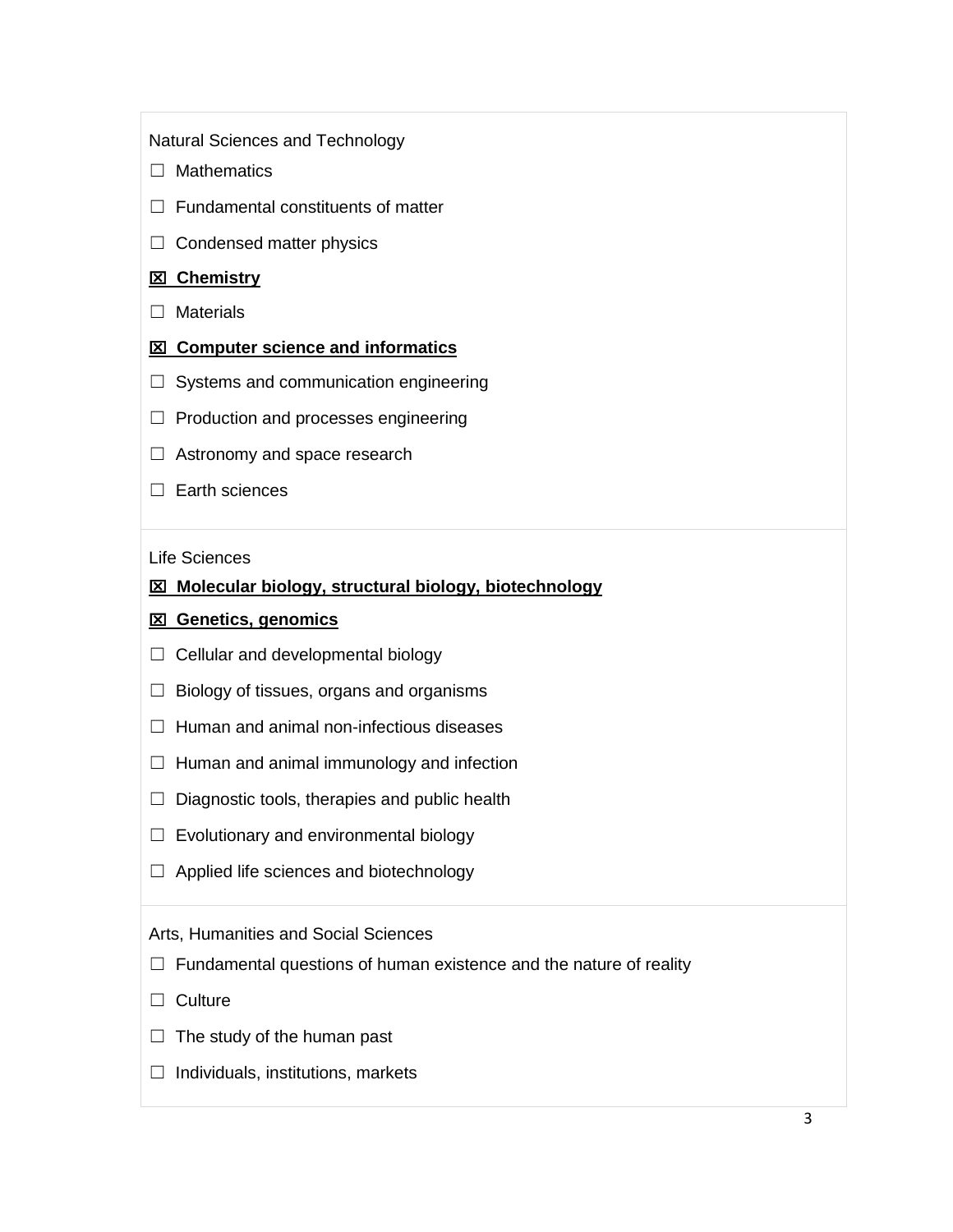$\Box$  Norms and governance

- $\Box$  Human nature and human society
	- 6. Description of important research achievements from the selected discipline from the last 5 years including a list of the most important publications, patents, other (*up to one page in A4 format*):

The ICHB PAS is a research centre well-recognized on the scientific map of Poland, Europe and the world. Its uniqueness results from combination of its expertise in chemistry and biology (the Institute), and in informatics and IT (PSNC). The IBCH PAS achieves the most prominent results in the fields of chemistry of nucleic acids, structural biology of RNA, genomics, molecular biology, systems biology, and bioinformatics. Selected recent achievements include:

- Preparation and characterization of new pronucleotides with anti-virus and anticancer properties.
- Preparation of new thrombin binding aptamer derivatives and determination of their thermodynamic, anticoagulant, and antiproliferative properties.
- Development of thermolabile protecting groups strategy.
- Development of new bioinformatic tools for studying RNA structures (e.g., <http://rnacomposer.ibch.poznan.pl/> and http://rnafrabase.cs.put.poznan.pl/).
- Determination of the structure and biological significance of the 5'-end motif of the tiRNA<sup>Ala</sup> molecule.
- Determination of the structure and biological significance of the influenza virus segment 5 (+) RNA.
- The discovery and analysis of genetic material of fossil bacteria in human archaeological remains.
- Development of a coherent model describing hypercycles in the RNA world.
- Development of qEva-CRISPR method for quantitative evaluation of CRISPR/Cas-mediated genome editing in target and off-target sites.

## **Selected publications from the Institute** (IBCH PAS authors are shown)**:**

- 1. [R. Kierzek](http://www.nature.com/nmeth/journal/vaop/ncurrent/full/nmeth.2876.html#auth-10) et al., *Nature Methods*, 2014*,* 11, 413.
- 2. K. Bąkowska-Żywicka et al., *Molecular Cell*, 2014, 54, 147.
- 3. T. Zemojtel et al., *Nature Protocols*, 2015, 10, 2004.
- 4. D. Gudanis, Z. Gdaniec et al. *Nature Commun.,* 2017, 8, 1127.
- 5. A.J. Jasinska et al., *Nature Genetics*, 2017, 49, 1705.
- 6. A.J. Jasinska et al., *Nature Genetics*, 2017, 49, 1714.
- 7. K. Pachulska-Wieczorek, R. Ciosk et al., *Nature Commun.,* 2017, 9, 1549.

## **Selected publications from PSNC** (IBCH PAS authors are shown)**:**

1. T. Piontek, P. Kopta, B. Bosak, Phil. Trans. R. Soc. A, 2019, 377, 20180151.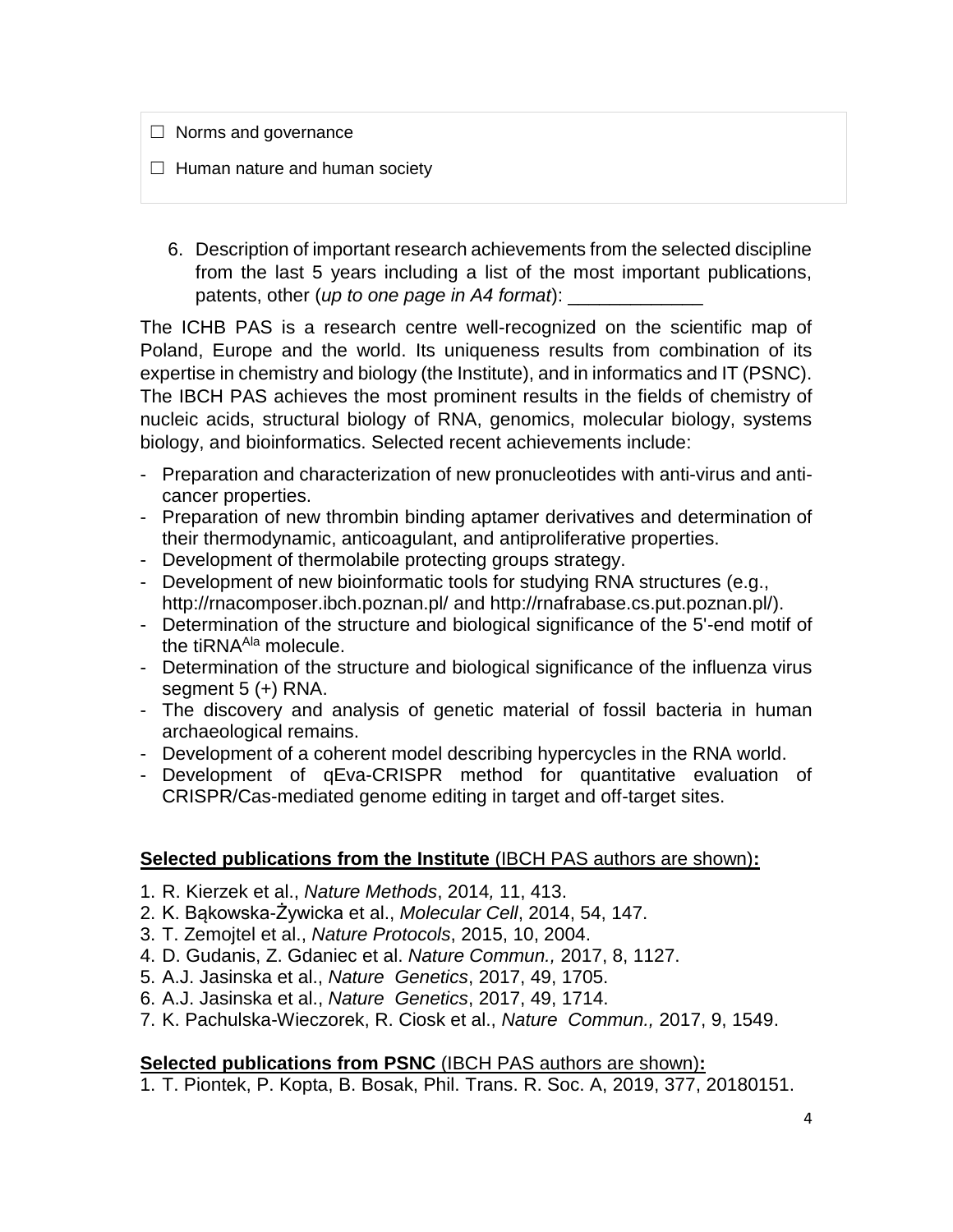- 2. T. Piontek, P. Kopta, B. Bosak et al., Phil. Trans. R. Soc. A, 2019, 377, 20180152.
- 3. T. Piontek, B. Bosak, P. Kopta, K. Kurowski et al., Future Gen. Comput. Syst., 2019, 91, 335.
- 4. C. Mazurek, M. Stroinski, Proceedings of the 52<sup>nd</sup> Hawaii International Conference on System Sciences, 2019, 7390.
- 5. R. Palma et al., Proceedings of the 13<sup>th</sup> IEEE International Conference on eScience, 2017, 266.
- 6. R. Palma, M. Krystek et al., Proceedings of the IEEE  $14<sup>th</sup>$  International Conference on eScience, 2018, 50.
- 7. List of no more than 3 important research projects from the selected discipline awarded in national and international calls to the institution in the last 5 years (title, name of PI, source of funding, amount of funding):

## **"Revolutionizing Healthcare by Tracking and Understanding Human Cells during Disease"**

project acronym: **LifeTime**

PI: **Prof. Marek Figlerowicz**

Funded by: European Commission (Horizon 2020 framework program) Total amount of funding: **1 mln EUR**

**"Ensuring long-term sustainability of excellence in chemical biology within Europe and beyond"**

project acronym: **EU-OPENSCREEN-DRIVE**

### PI: **Dr. Jacek Kolanowski**

Funded by: European Commission (Horizon 2020 framework program) Total amount of funding: **5 mln EUR**

## **"Polish Genome Project - European Center for Bioinformatics and Genomics"**

### PI: **Prof. Marek Figlerowicz**

Funded by: European Commission (Operational Program Smart Growth) Total amount of funding: **16 mln EUR**

8. Description of the available laboratory and office space for the Dioscuri Centre (*up* to one page in A4 format):

The Dioscuri Centre will occupy an entire floor (ca. 370  $m<sup>2</sup>$ ) in a six-storey building at Zwierzyniecka St. 20 in Poznan, where the Living Laboratory facility [\(http://www.futurelab.pl/\)is](http://www.futurelab.pl/)is) localized. The facility includes both laboratories and offices dedicated to research and cooperation with users. It includes spaces equipped with the most modern ICT devices (e.g. video mapping system, mechatronic systems, programmable robots or traffic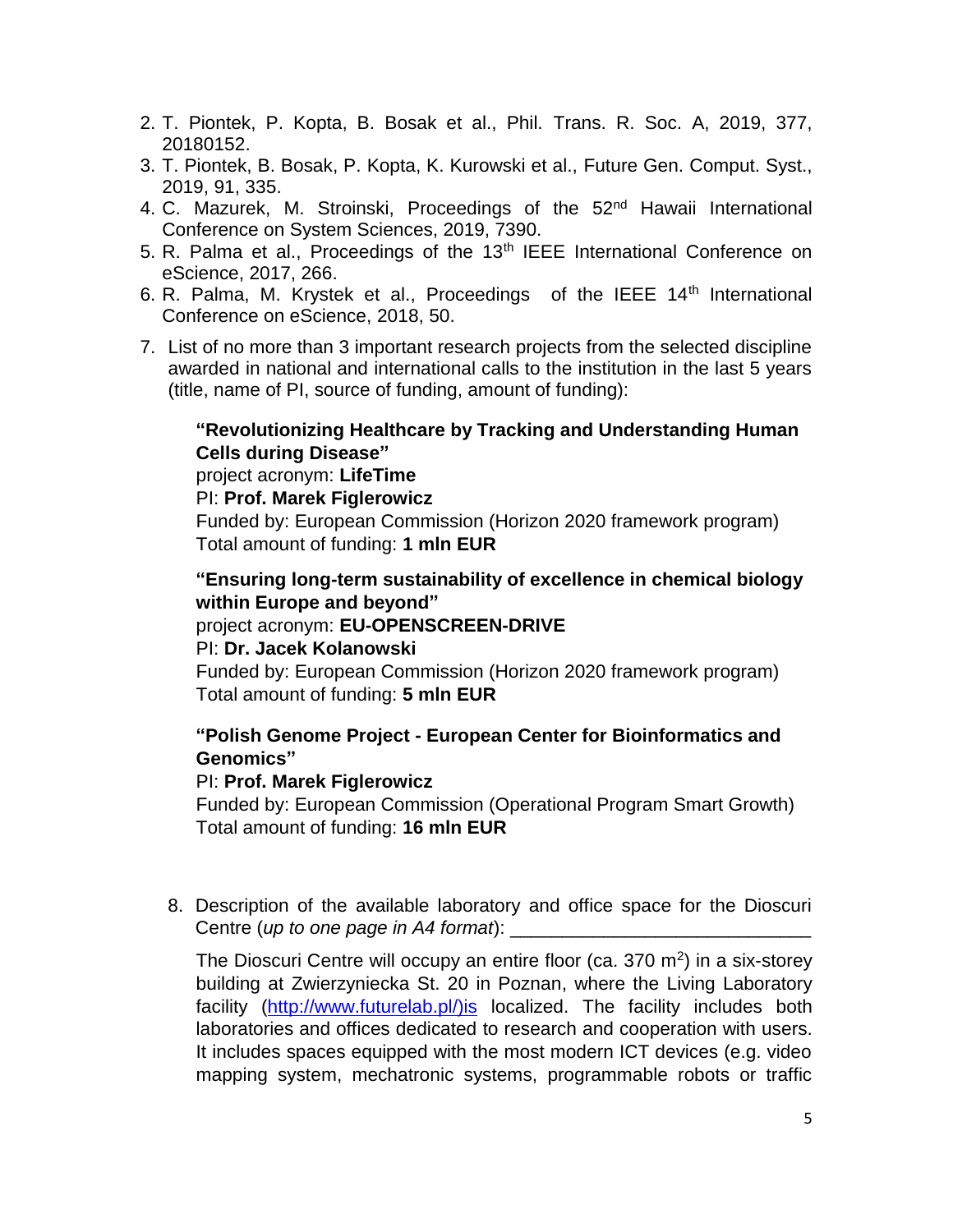acquisition systems), in which companies and organizations can test or demonstrate innovative solutions. FutureLab allows, among others, to take up social challenges in such areas as: independence of people at risk of exclusion, e-health, education or ecology. It is a pre-incubator of services, undertakings and projects providing access to field laboratories in the "proof-of-concept" methodology and applying mechanisms of user satisfaction research. FutureLab is organized in 4 complementary spaces: Education of the Future, New Media, Smart Space and Digital Humanities.

The Smart Space area, enabling to undertake design, development and pre-pilot validation of smart technologies related to various human-centric applications and services for better quality of life and smart environment. The lab consist of the following four spaces: e-Inclusion space, telerehabilitation, immersion space and telework space.

The Lab includes also a coworking and meeting space for ICT enthusiasts. The place is created by experts, practitioners and enthusiasts of various fields, business people and science. It gives the opportunity to establish interesting cooperation and practice among them. In addition to comfortable working conditions, there can be found people and tools for conducting IT experiments. The space is provided with access to broadband internet, working and meeting places. The building is air-conditioned and adapted to the needs of disabled people.

9. List of the available research equipment for the Dioscuri Centre:

The Institute of Bioorganic Chemistry, Polish Academy of Sciences is an interdisciplinary research institution, with full access to modern and efficient equipment. The Dioscuri Centre will be able to use the entire equipment at its disposal, with particular emphasis on three platforms: High Throughput Screening platform - part of [EU-OPENCREEN ERIC](https://www.eu-openscreen.eu/) consortium; Poznan Supercomputing and Networking Centre – one of the biggest Supercomputing centers in Poland, widely recognized in Europe; and the [European Center for Bioinformatics and Genomics](http://ecbig.pl/) (ECBG), an integral part of the Institute that has been inscribed on the Polish Roadmap for Research Infrastructures. Furthermore, the Centre will be able to fully exploit the potential of the remaining specialized laboratories of IBCH PAS.

The core laboratories and their major equipment, to be put at disposal of the newly established center, are listed below. For more details, please also visit the relevant websites:

### **Laboratory of Mass Spectrometry**

[https://www.ibch.poznan.pl/laboratory-of-proteomics-and](https://www.ibch.poznan.pl/laboratory-of-proteomics-and-metabolomics/laboratory-of-mass-spectrometry/)[metabolomics/laboratory-of-mass-spectrometry/](https://www.ibch.poznan.pl/laboratory-of-proteomics-and-metabolomics/laboratory-of-mass-spectrometry/)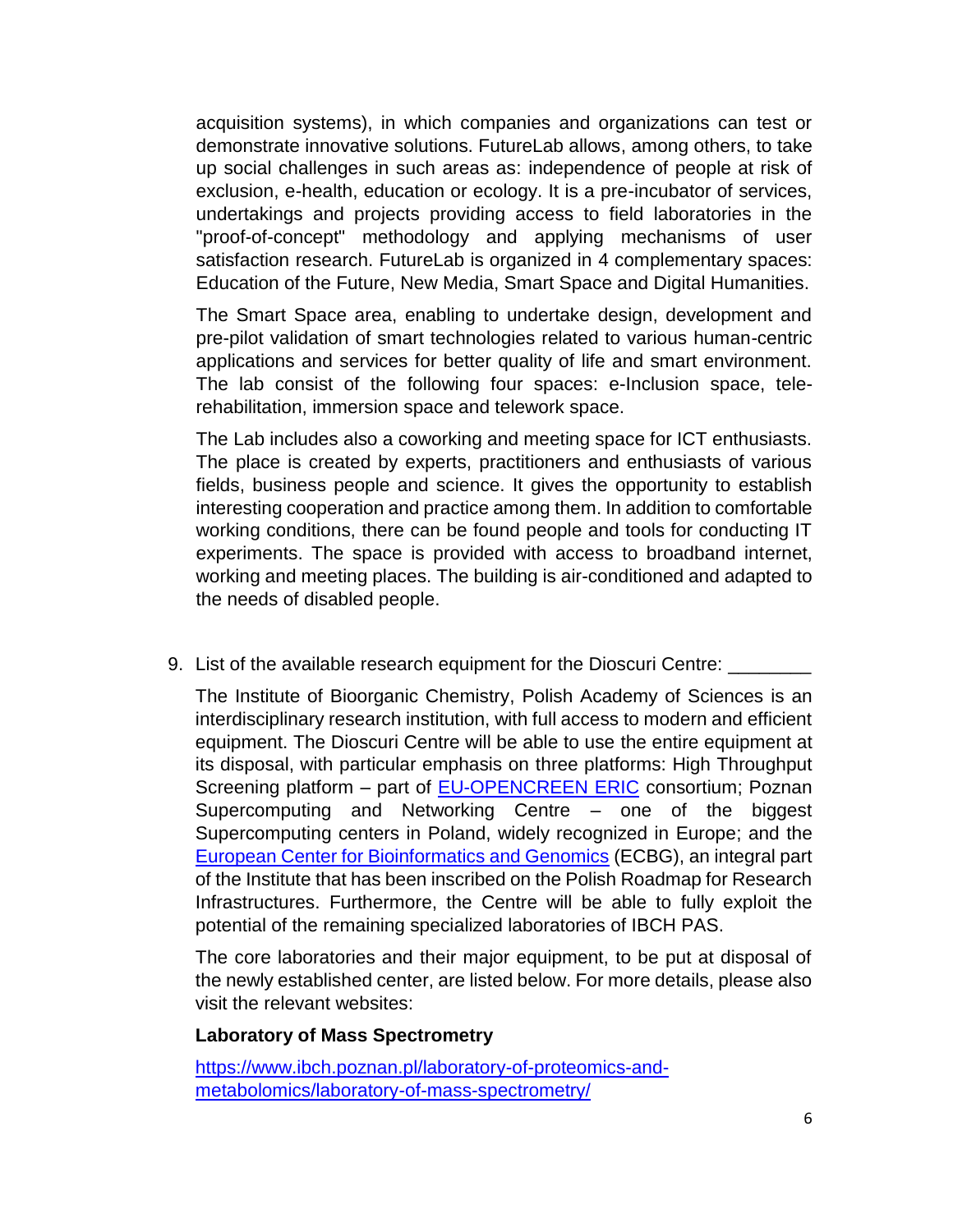- HPLC-MS system (Q-TOF) Bruker micrOTOF-q
- MALDI-TOF mass spectrometer Bruker Autoflex
- GC-MS (TOF) system Waters GCT Premier

• nanoLC-MS system (offline MALDI-TOF/TOF) – Proxeon nanoLC + Bruker UltrafleXtreme

• nanoLC-MS system (ion trap) – Waters nanoAcquity + Bruker Amazon SL

• nano/micro LC-MS system (OrbiTrap) – Dionex RSLC nano 3000 + Thermo QExactive

- GC x GC –MS system (TOF) Leco Pegasus 4D
- GC-MS system (TripleQuad) Thermo TSQ8000

• Standalone nano ion source with fraction collector – Advion NanoMate **TriVersa** 

• 2D gel electrophoresis system - GE Healthcare IPGphor + EttanDalt six

#### **Laboratory of Cell and Tissue Culture**

[https://www.ibch.poznan.pl/laboratory-of-molecular-and-systemic](https://www.ibch.poznan.pl/laboratory-of-molecular-and-systemic-biology/cell-and-tissue-culture-laboratory/)[biology/cell-and-tissue-culture-laboratory/](https://www.ibch.poznan.pl/laboratory-of-molecular-and-systemic-biology/cell-and-tissue-culture-laboratory/)

• cell and tissue culture units with laminar flow cabinets with BioHazard protection (Alpina, Steril) and waste collecting (Vacusafe-Integra) security systems; units are equipped with air shaker-incubators (New Brunshwick, Innowa ) and incubators for growing biological material in a carbon dioxide atmosphere (Memmert).

• controlled environment tissue culture rooms and plant growth chambers (Percival E-41E with LED illumination) and the Biolistic Particle Delivery System (BioRad PDS-1000/He).

• computer controlled phytotron cluster.

• inverted fluorescence microscope Leica DM IL LED with a CoolLED illumination system.

- stereoscopic microscope Leica M205 FA.
- Macrophotography workstation.

### **Laboratory of Genomics**

[https://www.ibch.poznan.pl/laboratory-of-molecular-and-systems](https://www.ibch.poznan.pl/laboratory-of-molecular-and-systems-biology/laboratory-of-genomics/)[biology/laboratory-of-genomics/](https://www.ibch.poznan.pl/laboratory-of-molecular-and-systems-biology/laboratory-of-genomics/)

- Genome Analyzer IIx sequencing system (Illumina)
- QX200 Droplet Digital PCR (ddPCR™) System (BioRad)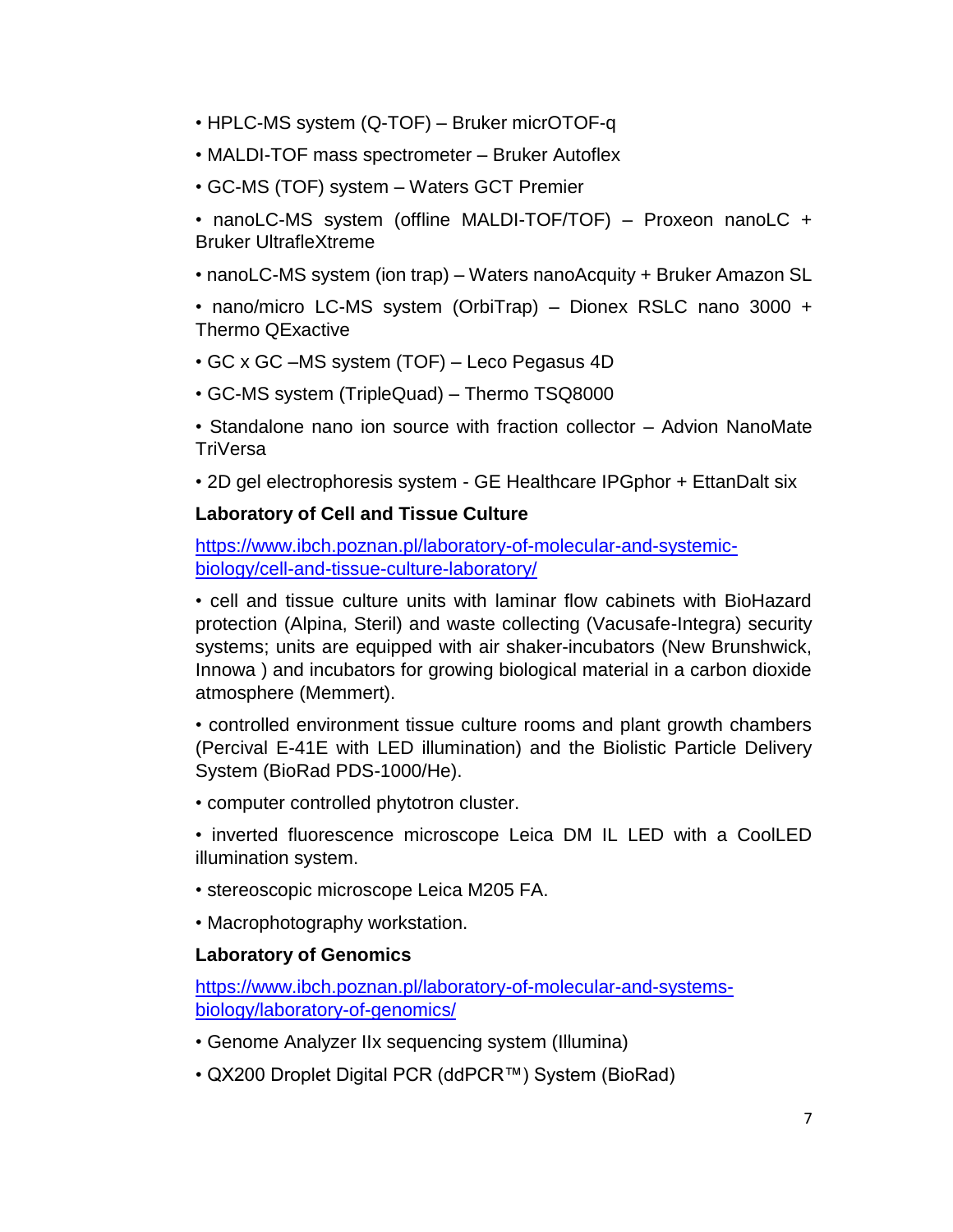- Rotor-Gene Q real-time PCR cycler (Qiagen)
- 2100 Bioanalyzer (Agilent)
- NanoPrint LM60 microarray printer (Telechem)
- SpotArray24 microarray printer (PerkinElmer)
- HS 4800 Pro microarray hybridization station (Tecan)
- Axon 4200AL microarray scanner (Molecular Devices)
- ScanArray Express microarray scanner (PerkinElmer)
- DNA CL E508 G Crosslinker (Uvitec)
- Bioruptor NextGen sonication system (Diagenode)
- Nanodrop 2000 spectrophotometer (Thermo Scientific)
- Qubit Fluorometer (Invitrogen)
- Quantum St4 system for gel documentation (Fisher Biotec).

# **Laboratory of Biomolecular NMR**

[https://www.ibch.poznan.pl/laboratory-of-rna-chemistry/laboratory-of](https://www.ibch.poznan.pl/laboratory-of-rna-chemistry/laboratory-of-biomolecular-nmr/)[biomolecular-nmr/](https://www.ibch.poznan.pl/laboratory-of-rna-chemistry/laboratory-of-biomolecular-nmr/) 

• 400 MHz (9.39 T) NMR Spectrometer AVANCE II Bruker

• 500 MHz (11.74 T) NMR Spectrometer AVANCE III Bruker (with Bruker Automatic Sample Changer (B-ACS 120) and IconNMR)

- 700 MHz (16.44 T) NMR Spectrometer AVANCE III Bruker (with SampleCase automated 24-sample changer and IconNMR)
- Spectropolarimiter circular dichroism (CD) Jasco J-815 S.

## **Laboratory of Subcellular Structures Analyses**

[https://www.ibch.poznan.pl/structure/department-of-epigenetics-](https://www.ibch.poznan.pl/structure/department-of-epigenetics-2/laboratory-of-subcellular-structures-analyses-2/)[2/laboratory-of-subcellular-structures-analyses-2/](https://www.ibch.poznan.pl/structure/department-of-epigenetics-2/laboratory-of-subcellular-structures-analyses-2/) 

- Leica TCS SP5 confocal microscope with LAS AF SP5, LAS X SP8 software with deconvolution and 2D analysis module
- Leica DMI 4000B fluorescence microscope
- Leica stereoscopic microscope
- BD FACS Calibur flow cytometer
- BD Accuri C6 flow cytometer
- Cell harvester.

## **Laboratory of Protein Engineering**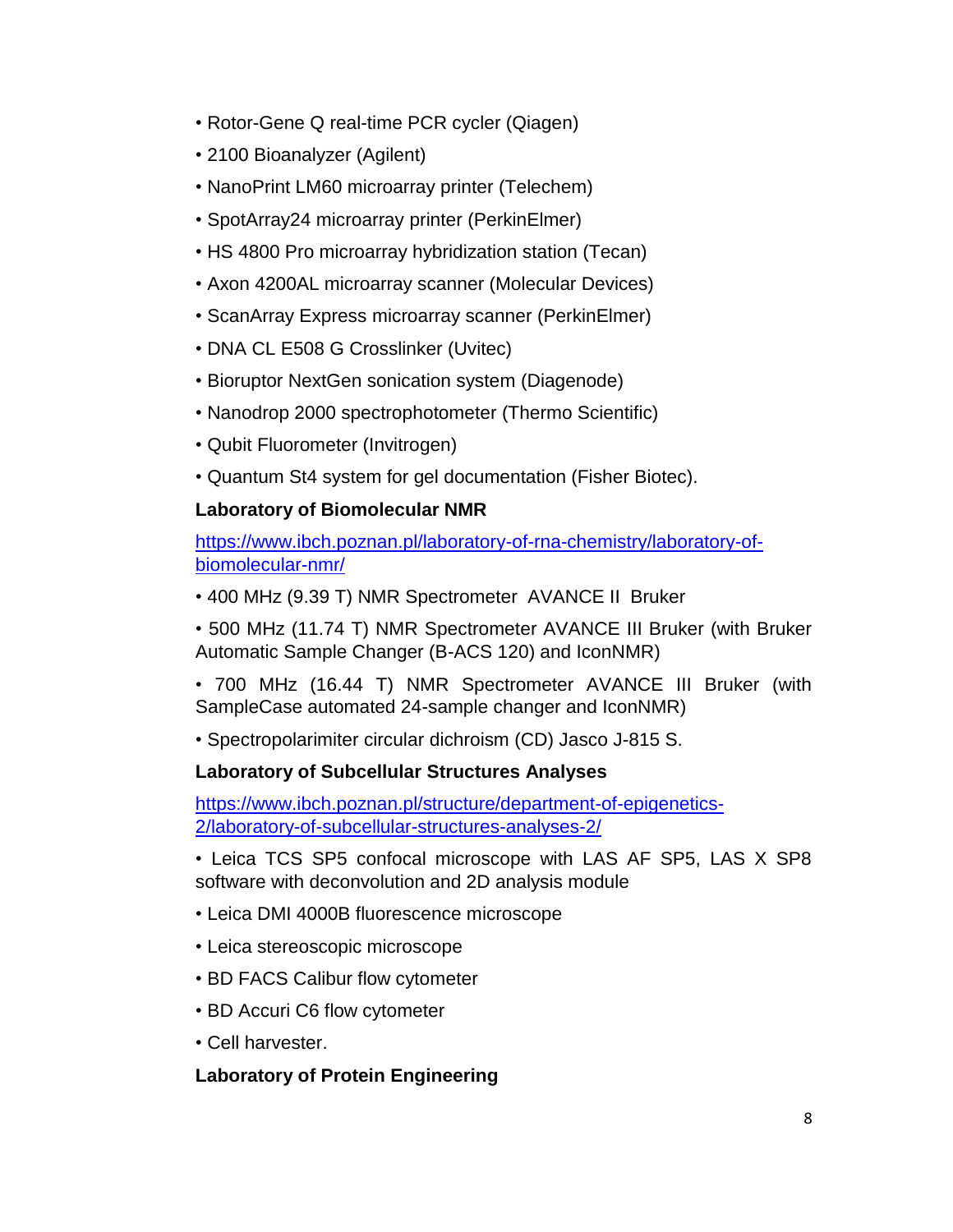[https://www.ibch.poznan.pl/center-for-biocrystallographic](https://www.ibch.poznan.pl/center-for-biocrystallographic-research/laboratory-of-protein-engineering/)[research/laboratory-of-protein-engineering/](https://www.ibch.poznan.pl/center-for-biocrystallographic-research/laboratory-of-protein-engineering/) 

Workstations for:

- construction of plasmids for protein expression
- overproduction of recombinant protein in E. coli system
- protein purification
- physicochemical analysis of recombinant proteins
- protein crystallization

• high resolution diffraction data collection from synchrotrons: DESY, BESSY (Hamburg, Berlin - Germany) or Lund Synchrotron (Sweden)

• Malvern Microcal PEAQ-ITC - low volume isothermal titration calorimeter for the label-free in solution study of biomolecular interactions

• ForteBio Octet K2 system for detection of protein-protein and protein-small molecule interactions.

## **Laboratory of High Throughput Screening**

[https://www.ibch.poznan.pl/laboratory-of-proteomics-and](https://www.ibch.poznan.pl/laboratory-of-proteomics-and-metabolomics/laboratory-z/)[metabolomics/laboratory-z/](https://www.ibch.poznan.pl/laboratory-of-proteomics-and-metabolomics/laboratory-z/)

• High Throughput Screening (HTS) system.

As it was already mentioned, the newly established Dioscuri Centre shall also benefit from the equipment and infrastructure of PSNC – the Institute's affiliated entity.

PSNC is a coordinator of PIONIER - the Polish Optical Network and as such is a partner of the GEANT network and thus is able to provide top class networking performance and numerous connections with world network infrastructure. PSNC provides access to HPC and Cloud infrastructures which may be used to host different kind of computing workload. One of the biggest systems is Eagle cluster with 32984 CPU cores and 120,6 TB RAM with computing power 1372,13 TFLOPS. All nodes are connected via fast network using Infiniband FDR and fast Ethernet. Compute nodes are used as a part of powerful HPC cluster managed by Slurm queue system or as a part of IaaS infrastructure based on battle tested cloud stack Openstack.

A significant infrastructure of PSNC are also laboratories located at the Research Centre of Polish Optical Internet (CBPIO) complex and their infrastructure including a relatively large set of various types of equipment allowing to build and design new technologies. The laboratories include among others: Laboratory of Telemedicine, Laboratory of IoT Technologies,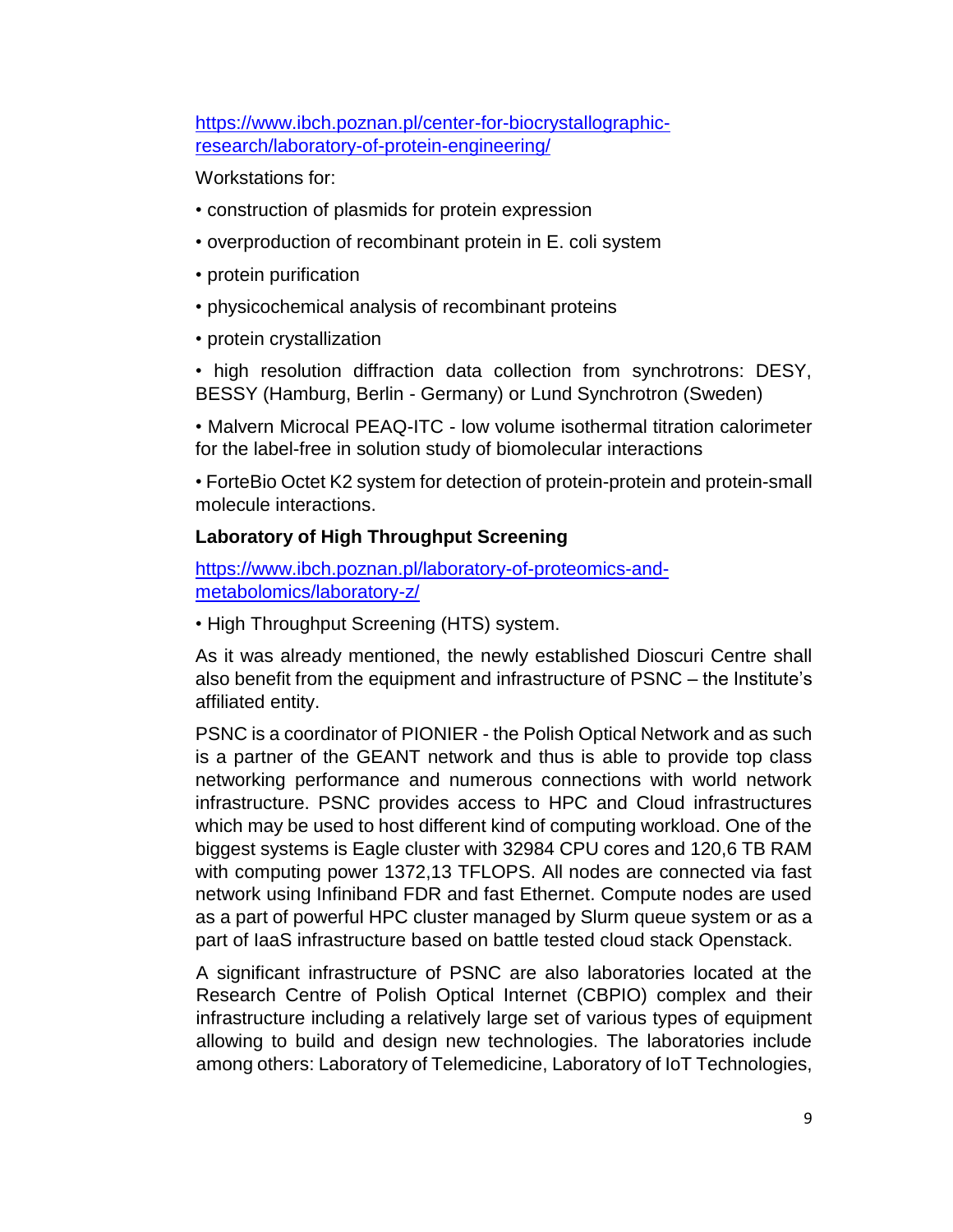Laboratory of Surround ICT, Laboratory of Voice Interface Technologies and Advanced Visualization.

PSNC visualization laboratory is equipped with CAVE immersive virtual reality device. Based on Barco I-Space, a multi-sided immersive space environment, PSNC cave consists of 3 walls and a floor screen, running with 10 projectors at minimum 1920 x 1200 resolution. Additionally, there is a CAVE2 system installed, equipped with 36 LCD screens, 65'' full hd each, in 3x12 configuration. In terms of other devices, PSNC visualization laboratory provides multiple Oculus Rift devices, LeapMotion sensor devices and touch tables.

10.List of the additional benefits (other than listed in call text) that the Institution declares to provide for the Dioscuri Centre (i.e.: additional funds, personal benefits, other) (*up to one page in A4 format*):

The Institute shall secure additional funds at the disposal of the Head of the Dioscuri Center, in the minimum amount of 25 000 EUR per year, throughout the whole funding period. The Head of the Dioscuri Center shall receive sufficient laboratory space and access to the Institute's entire research infrastructure. For the purposes of Center's maintenance, the Institute shall employ an experienced administrative specialist with fluent English, in order to ensure efficient administrative and financial assistance, particularly at the onset of the Center's activity. The Center's staff members will be able to benefit from a rich social package offered by the Institute: supplementary life and health insurance with optional access to private healthcare, enrolment in the Multisport program – enabling them to receive discounts at various sports facilities, co-funding of admission to cultural events, preferential prices at the Institute's recreation center in Jurata, Baltic Sea, or holiday subsidies. One great advantage of the Institute is also its location. The Institute is situated alongside a green park in the city center, where convenient connections with all other parts of the city, including the main train station and the airport, are available. There is a small, cozy restaurant and a hotel offering 48 beds within the Institute's premises. All the Institute's buildings are equipped with air conditioning and free wi-fi access.

11.Other information about the internationalisation of the research institution, international researchers employed at the institution, the availability of English language seminars etc. (*up to one page in A4 format*):

The Institute of Bioorganic Chemistry, PAS (IBCH PAS), along with the Poznan Supercomputing and Networking Center (PSNC) – an institution affiliated to IBCH PAS, is a national leader when it comes to obtaining international research grants. Pursuant to the report of the National Contact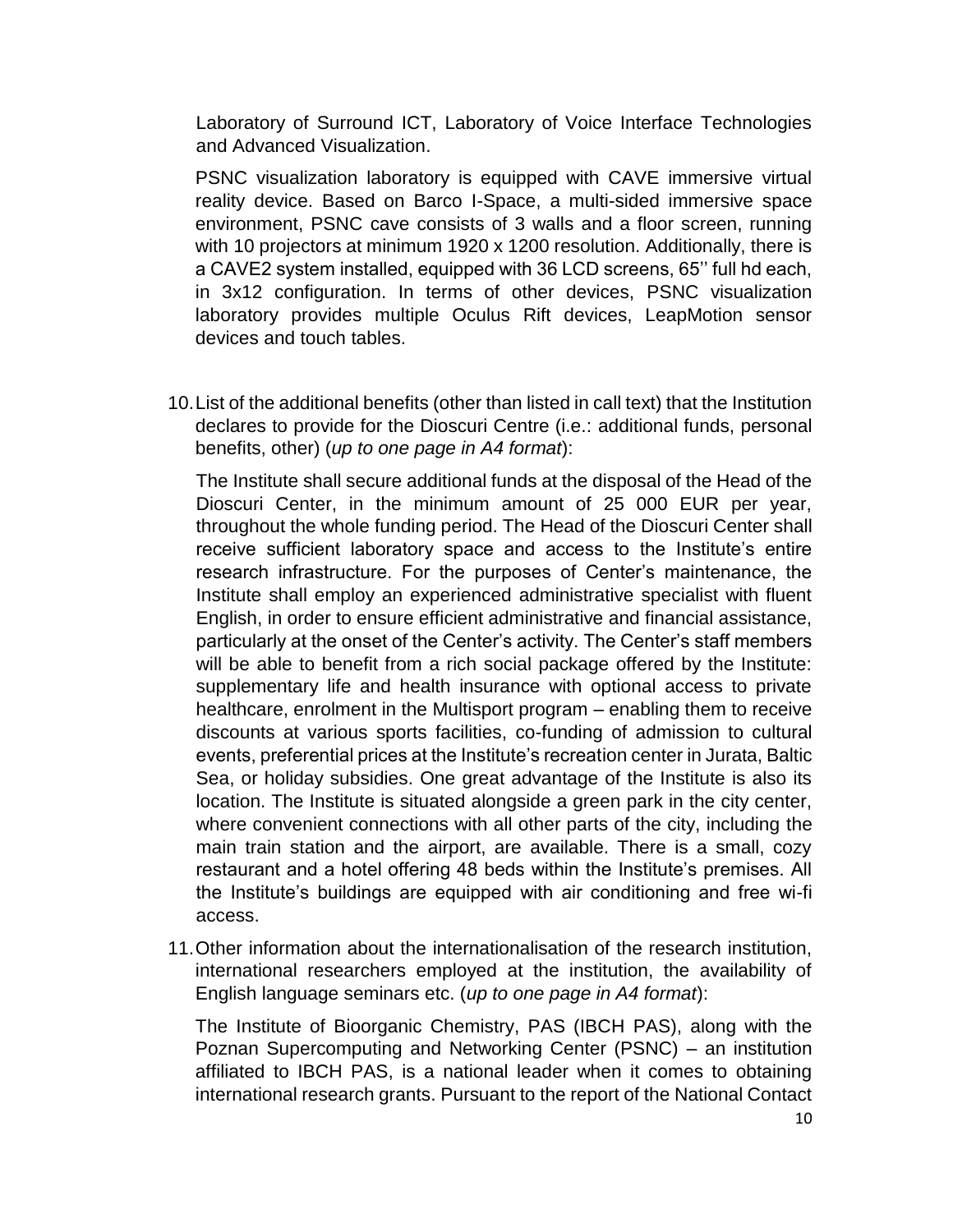Point published in October 2018, based on the eCORDA and EUROSTAT databases, IBCH PAS was ranked third among Polish institutions as for participation in the Horizon 2020 framework program, being surpassed only by the Fundingbox Accellerator ltd. and the University of Warsaw. With the total awarded funds amounting to 18,36 mln EUR, IBCH PAS found itself ahead of such estimable institutions as the University of Science and Technology in Krakow (AGH) – 9,53 mln EUR, 4th place, National Science Center (NCN) – 8,77 mln EUR, 5th place, Jagiellonian University – 8,05 mln EUR, 6th place and the National Center for Research and Development (NCBR) – 7,90 mln, 7th place. IBCH PAS, with significant contribution of PSNC, has been conducting intensive research and developmental work under the UE framework programs since 2001. In 2004, 2010 and 2016, 2018 the Institute was awarded with the Crystal Brussel Sprout for outstanding achievements in promoting and implementing research programs within the EU. As of 2018, IBCH PAS has participated in 152 projects, securing the position of a national leader, both in terms of the number of acquired projects and the amount of awarded funding. In 2013- 2018, IBCH PAS hosted 79 european research projects, categorized as follows:

- -67 projects within the 7th framework program – including four in which IBCH PAS was the coordinator (DORII, ALIEN, FELIX and COOLEMALL projects) – in the remaining 63 projects the Institute supervised either work packages or specific tasks.

- 69 projects within the Horizon 2020 framework program – including four in which IBCH is the coordinator (COMPLETE, M2DC, IMMERSIFY and INSENSION projects) – in the remaining 65 projects the Institute supervised either work packages or specific tasks.

The Institute also has long-lasting experience in employing and collaborating with researchers from different countries around the world. The number of foreign employees and is constantly growing. Not only do they contribute to the achievements and results of various research groups, but they also acquire their own research grants, being able to implement their individual projects. One great example of such activeness is Dr. Patrick McDevitt Perrigue (a post-doctoral fellow from the USA) who received the SONATA grant funded by NCN, in 2016. Recently, Dr. Takashi Miki from Japan became a head of one of departments at IBCH PAS. Moreover, over the last few years many excellent investigators from Poland, who have been very successful in developing their careers abroad, at excellent scientific centers, have decided to return to our country and continue their research work at IBCH PAS. Perfect examples of such returning scientists are Dr. Rafal Ciosk from the Friedrich Miescher Institute for Biomedical Research in Basel, Switzerland, who has become the Head of the Department of